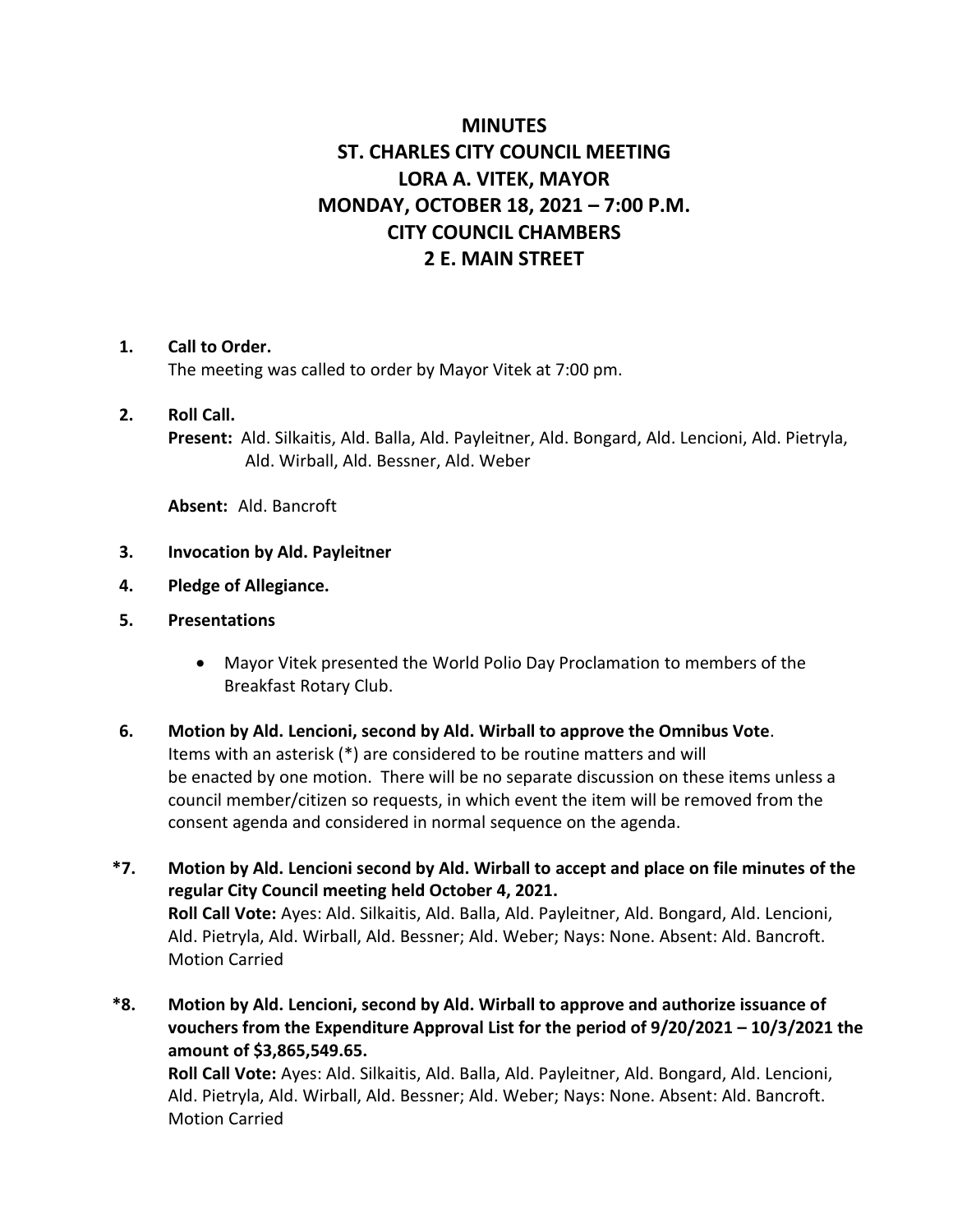October 18, 2021 City Council Meeting Page 2

**9. Motion by Ald. Wirball, second by Ald. Weber to approve and authorize issuance of vouchers from the Blue Goose Expenditure Approval List for the period of 9/20/2021 – 10/3/2021 the amount of \$107.99. Roll Call Vote:** Ayes: Ald. Silkaitis, Ald. Balla, Ald. Payleitner, Ald. Bongard, Ald. Pietryla, Ald. Wirball, Ald. Bessner; Ald. Weber; Nays: None. Absent: Ald. Bancroft. Abstain: Ald. Lencioni. Motion Carried

## **I. New Business**

A. **Motion by Ald. Bessner, second by Ald. Lencioni to approve recommendation to approve an Ordinance 2021-M-43 Confirming and Extending a Declared State of Emergency within the City of St. Charles Due to the COVID-19 Pandemic until the next regularly scheduled City Council Meeting.**

Ald. Payleitner asks why this Ordinance is necessary. She has asked State of Illinois representatives to have the Governor lift the State emergency order since there are no closures, no capacity limitations, and no disaster currently in effect. Ald. Lencioni agrees, and also believes that the City needs to follow the State's example and continue the local state of emergency, especially in case there may be contingent funds made available for reimbursement of expenses. While he is not aware of any specific funding pending, he doesn't see the harm in continuing the state of emergency. Ald. Pietryla asks staff to get some facts from the Illinois Municipal League to get a better understanding of any funding contingencies. Heather McGuire adds that even though there may not be known funding opportunities that are currently dependent on the state of emergency, we don't know if that could change. Retaining the state of emergency gives us flexibility. Ald. Payleitner does not believe we are in a state of emergency or disaster at this time.

**Roll Call Vote**: Ayes: Ald. Silkaitis, Ald. Balla, Ald. Bongard, Ald. Lencioni, Ald. Pietryla, Ald. Wirball, Ald. Bessner; Ald. Weber; Nays: Ald. Payleitner. Absent: Ald. Bancroft. Motion Carried

B. **Motion by Ald. Payleitner, second by Ald. Pietryla to approve to approve a Proposal for a B-2 Liquor License Application and a H-1 Catering Application for Chums Shrimp Shack located at 2115 W. Main Street.**

Chief Keegan introduced the item, providing some details about the business, and stating that it was covered at the Liquor Control Commission meeting earlier this evening, and advanced with no issues raised.

**Roll Call Vote**: Ayes: Ald. Silkaitis, Ald. Balla, Ald. Payleitner, Ald. Bongard, Ald. Pietryla, Ald. Wirball, Ald. Bessner; Ald. Weber; Nays: None; Absent: Ald. Bancroft; Recuse: Ald. Lencioni Motion Carried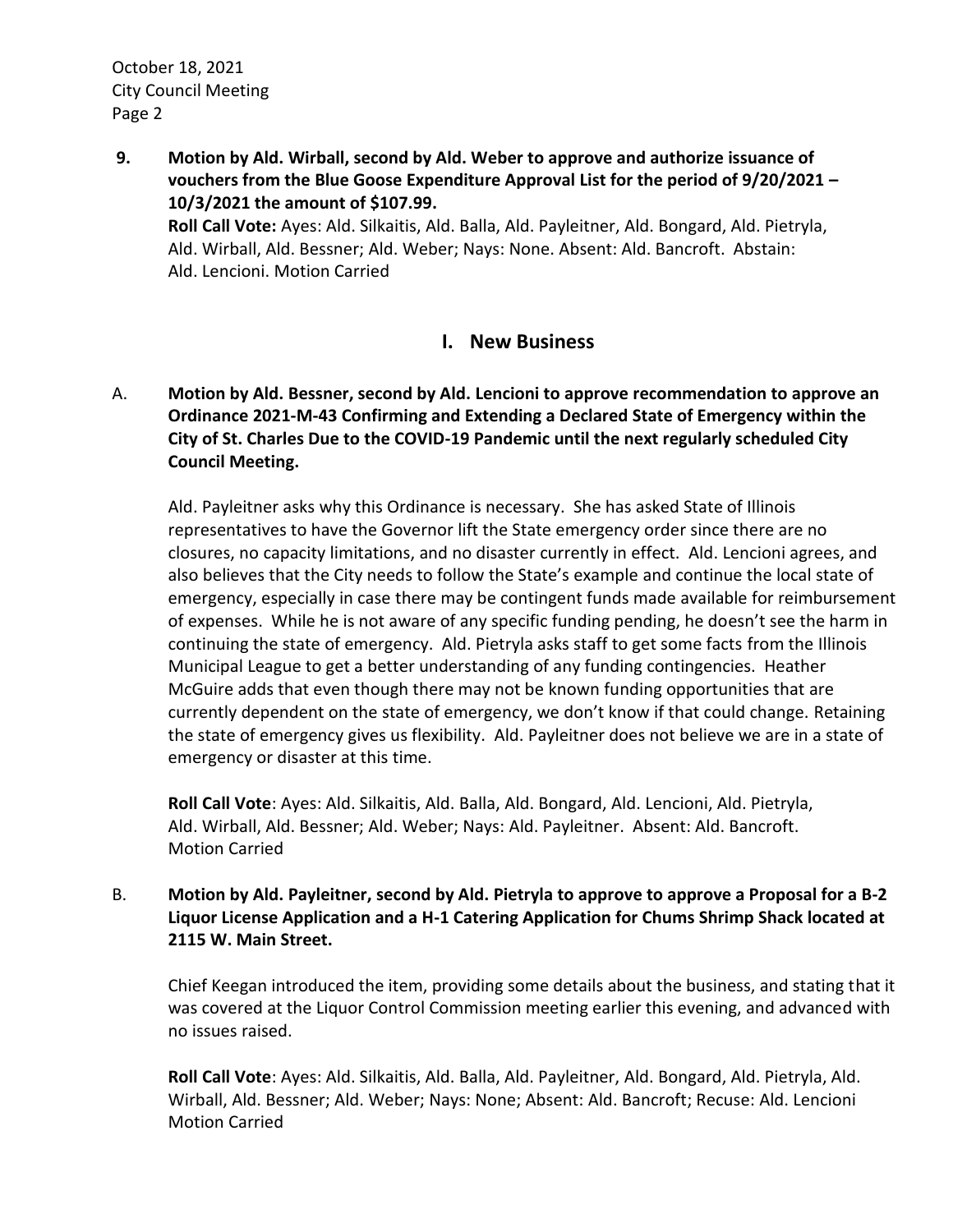#### C. **Motion by Ald. Payleitner, second by Ald. Wirball to approve to approve a Proposal for a D-2 Liquor License Application for the Hilton Garden Inn by SCIL Associates LLC, Located at 4070 E. Main Street.**

Chief Keegan introduced the item, providing some details about the business, and stating that it was covered at the Liquor Control Commission meeting earlier this evening, and advanced with no issues raised. The business currently has a bridge license because the hotel is in receivership.

**Roll Call Vote**: Ayes: Ald. Silkaitis, Ald. Balla, Ald. Payleitner, Ald. Bongard, Ald. Pietryla, Ald. Wirball, Ald. Bessner; Ald. Weber; Nays: None; Absent: Ald. Bancroft; Recuse: Ald. Lencioni Motion Carried

## D. **Motion by Ald. Pietryla, second by Ald. Bongard to proceed with the Tax-Exempt Current Refunding of General Obligation (GO) Corporate Purpose Bonds, Series 2011A, GO Refunding Bonds, Series 2011C and 2011D and Taxable Advance Refunding of GO Corporate Purpose Bonds, Series 2013A.**

Collen Lavery reminds the Council about opportunities to refund the City's debt that were covered at the October 4, 2021 Government Operations Committee meeting. After review, there were four bond issues in the 2011 series that are promising based on rate assumptions, saving approximately \$527,000 in interest payments. Another opportunity is for the 2013A for advance refunding, and those savings are expected to be \$3,889,000. This is in a TIF fund, and will help us cover that debt. Quoted savings numbers are net of the 1.5% fee. Ms. Lavery recommends the refunding to move forward for these bonds. In the past, for new debt there has been a parameters Ordinance that includes any refunding.

**Roll Call Vote**: Ayes: Ald. Silkaitis, Ald. Balla, Ald. Payleitner, Ald. Bongard, Ald. Lencioni, Ald. Pietryla, Ald. Wirball, Ald. Bessner; Ald. Weber; Nays: None; Absent: Ald. Bancroft. Motion Carried

# **II. Committee Reports**

#### **A. Government Operations**

- \*1. **Motion by Ald. Lencioni, second by Ald. Wirball to approve a One-Year Agreement with Four Kitchens, LLC for Website Technical Support in the Amount of \$42,000. Roll Call Vote:** Ayes: Ald. Silkaitis, Ald. Balla, Ald. Payleitner, Ald. Bongard, Ald. Lencioni, Ald. Pietryla, Ald. Wirball, Ald. Bessner; Ald. Weber; Nays: None. Absent: Ald. Bancroft. Motion Carried
- \*2. **Motion by Ald. Lencioni, second by Ald. Wirball to accept and place on file minutes of the October 4, 2021 Government Operations Committee meeting. Roll Call Vote:** Ayes: Ald. Silkaitis, Ald. Balla, Ald. Payleitner, Ald. Bongard, Ald. Lencioni, Ald. Pietryla, Ald. Wirball, Ald. Bessner; Ald. Weber; Nays: None. Absent: Ald. Bancroft. Motion Carried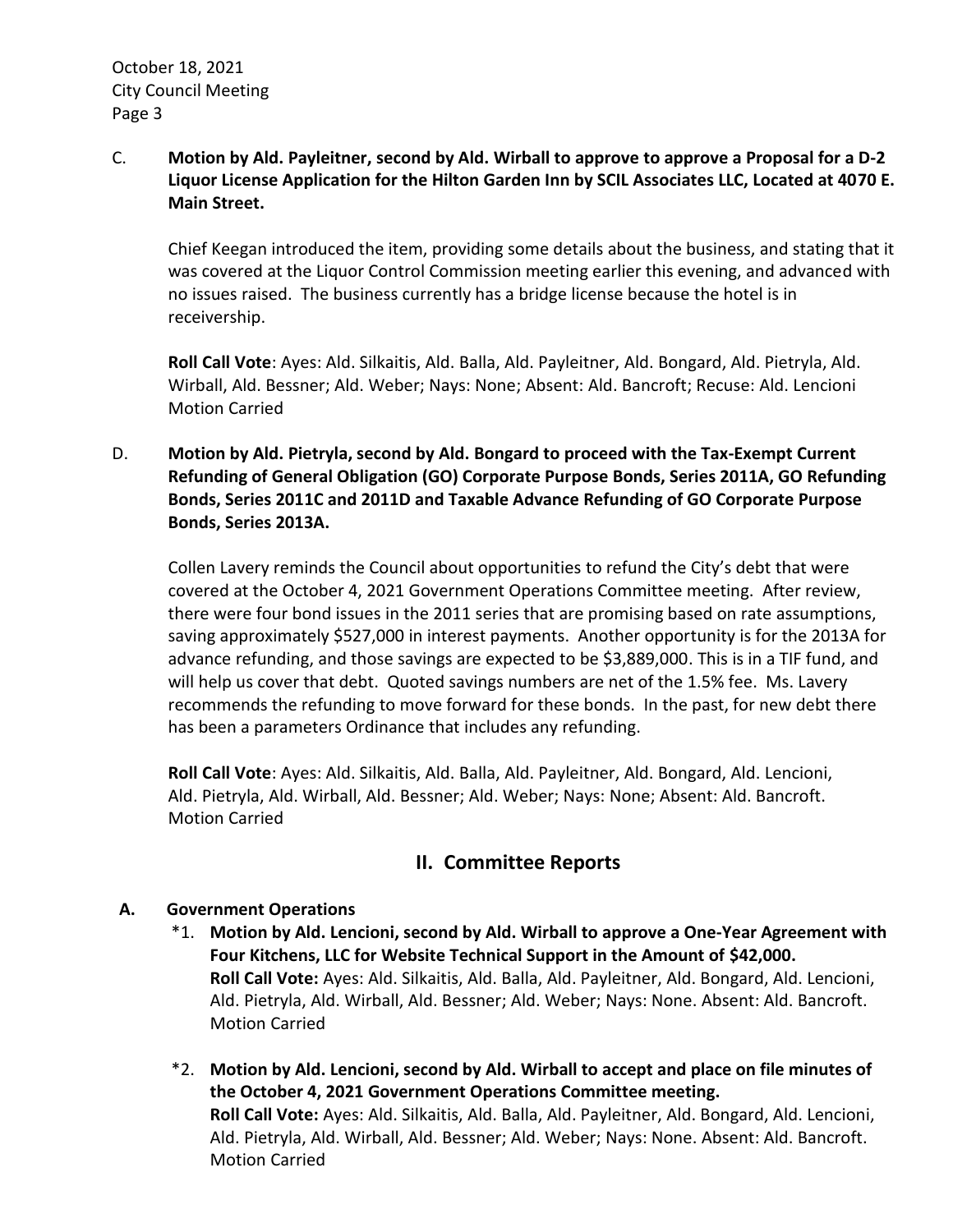October 18, 2021 City Council Meeting Page 4

- **B. Government Services** None
- **C. Planning and Development**
	- \*1. **Motion by Ald. Lencioni, second by Ald. Wirball to approve Ordinance 2021-M-44 Amending the Natural Area Easement Provisions contained on the Plat of Subdivision for the Woods of Fox Glen Unit 1, Lot 19 (918 Fox Glen Drive) Roll Call Vote:** Ayes: Ald. Silkaitis, Ald. Balla, Ald. Payleitner, Ald. Bongard, Ald. Lencioni, Ald. Pietryla, Ald. Wirball, Ald. Bessner; Ald. Weber; Nays: None. Absent: Ald. Bancroft. Motion Carried
	- \*2. **Motion by Ald. Lencioni, second by Ald. Wirball to accept and place on file Historic Preservation Commission Resolution No. 6-2021 A Resolution Recommending Approval of a Facade Improvement Grant Application (217 W. Main St.) Roll Call Vote:** Ayes: Ald. Silkaitis, Ald. Balla, Ald. Payleitner, Ald. Bongard, Ald. Lencioni, Ald. Pietryla, Ald. Wirball, Ald. Bessner; Ald. Weber; Nays: None. Absent: Ald. Bancroft. Motion Carried
	- \*3. **Motion by Ald. Lencioni, second by Ald. Wirball to Approve Resolution 2021-111 Authorizing the Mayor and City Council to Execute a Façade Improvement Agreement between the City of St. Charles and Taylor Barry (217 W. Main St.) Roll Call Vote:** Ayes: Ald. Silkaitis, Ald. Balla, Ald. Payleitner, Ald. Bongard, Ald. Lencioni, Ald. Pietryla, Ald. Wirball, Ald. Bessner; Ald. Weber; Nays: None. Absent: Ald. Bancroft. Motion Carried
	- \*4. **Motion by Ald. Lencioni, second by Ald. Wirball to accept and place on file Plan Commission Resolution No. 18-2021 A Resolution Recommending Approval of a Special Use to Amend Ordinance 2020-Z-10 for Zen Leaf, 3714 Illinois Ave. (Healthway Services of West Illinois LLC) Roll Call Vote:** Ayes: Ald. Silkaitis, Ald. Balla, Ald. Payleitner, Ald. Bongard, Ald. Lencioni,

Ald. Pietryla, Ald. Wirball, Ald. Bessner; Ald. Weber; Nays: None. Absent: Ald. Bancroft. Motion Carried

\*5. **Motion by Ald. Lencioni, second by Ald. Wirball to approve an Ordinance 2021-Z-20 Amending Ordinance 2020-Z-10 by Granting Approval of a 6-Month Extension of a Special Use for Recreational Cannabis Dispensing Organization (3714 Illinois Ave. – Zen Leaf St. Charles) Roll Call Vote:** Ayes: Ald. Silkaitis, Ald. Balla, Ald. Payleitner, Ald. Bongard, Ald. Lencioni, Ald. Pietryla, Ald. Wirball, Ald. Bessner; Ald. Weber; Nays: None. Absent: Ald. Bancroft.

Motion Carried